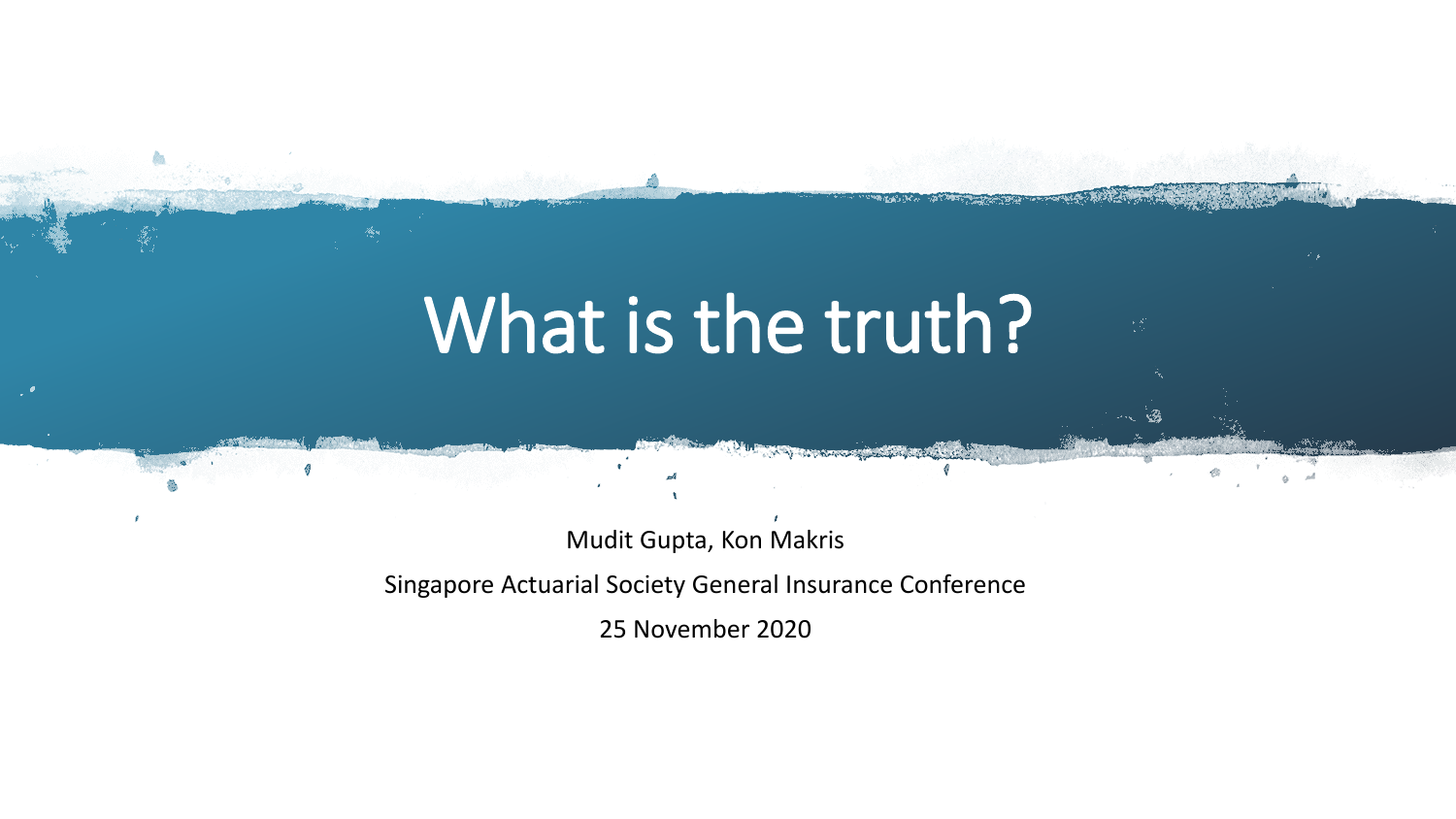|               | Year 1  | Year <sub>2</sub> |
|---------------|---------|-------------------|
| <b>Policy</b> | Premium | Premium           |
| А             | 800     | 880               |
| В             | 400     | 300               |
| C             | 800     | 800               |
| D             | 1200    | 3960              |
| E             | 500     | 550               |
| F             | 2300    |                   |
| G             | 600     |                   |
| H             | 900     | 900               |
|               | 500     | 500               |
| J             | 700     | 770               |
| Κ             |         | 600               |
|               |         | 400               |

Here are some common methods to calculate renewal.

In Year 2 rates were increased by 10%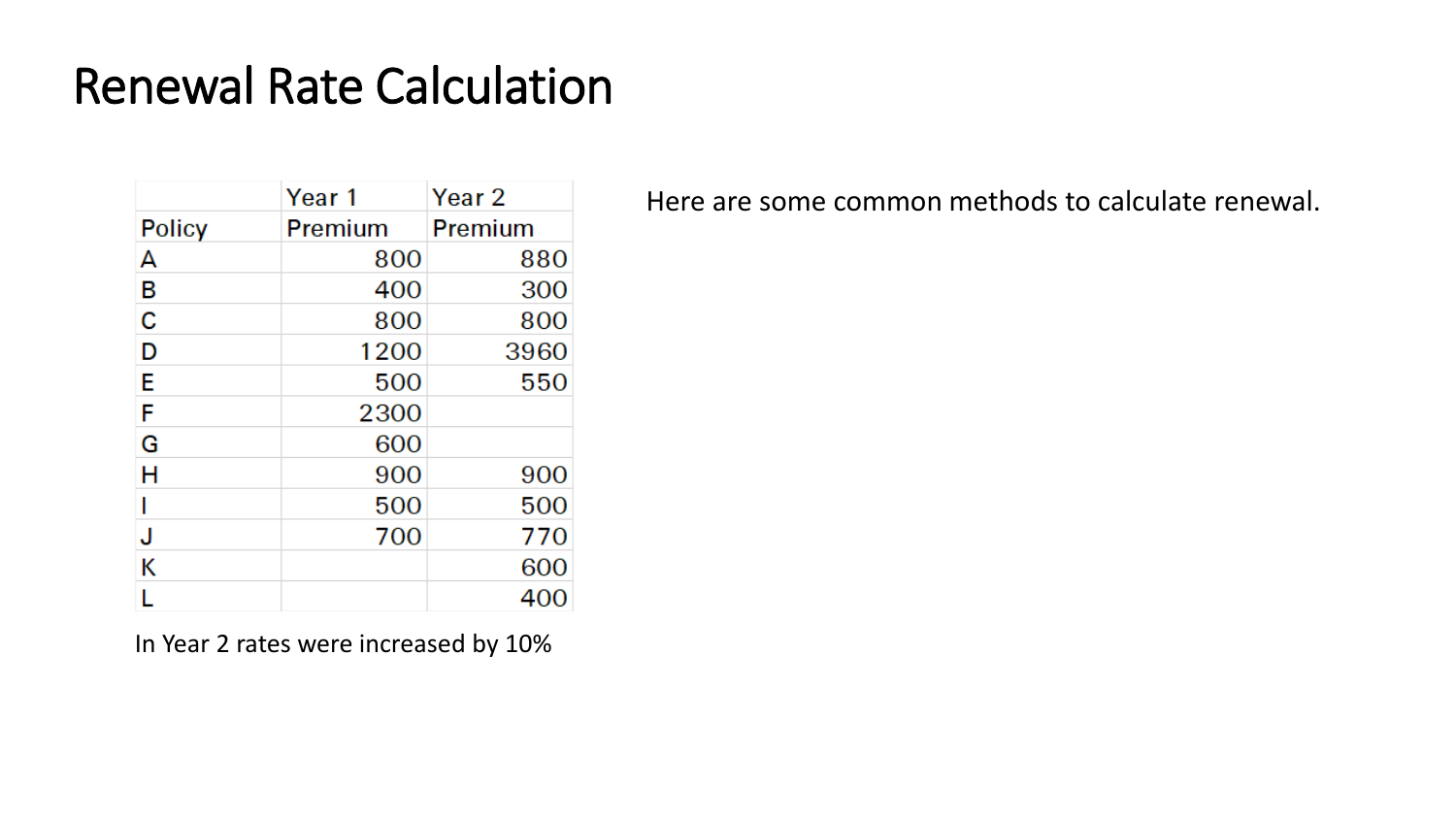|               | Year 1  | Year <sub>2</sub> |
|---------------|---------|-------------------|
| <b>Policy</b> | Premium | Premium           |
| А             | 800     | 880               |
| В             | 400     | 300               |
| C             | 800     | 800               |
| D             | 1200    | 3960              |
| E             | 500     | 550               |
| F             | 2300    |                   |
| G             | 600     |                   |
| Н             | 900     | 900               |
|               | 500     | 500               |
| J             | 700     | 770               |
| Κ             |         | 600               |
|               |         | 400               |

Here are some common methods to calculate renewal.

i) Policy count =  $8/10 = 80\%$ 

In Year 2 rates were increased by 10%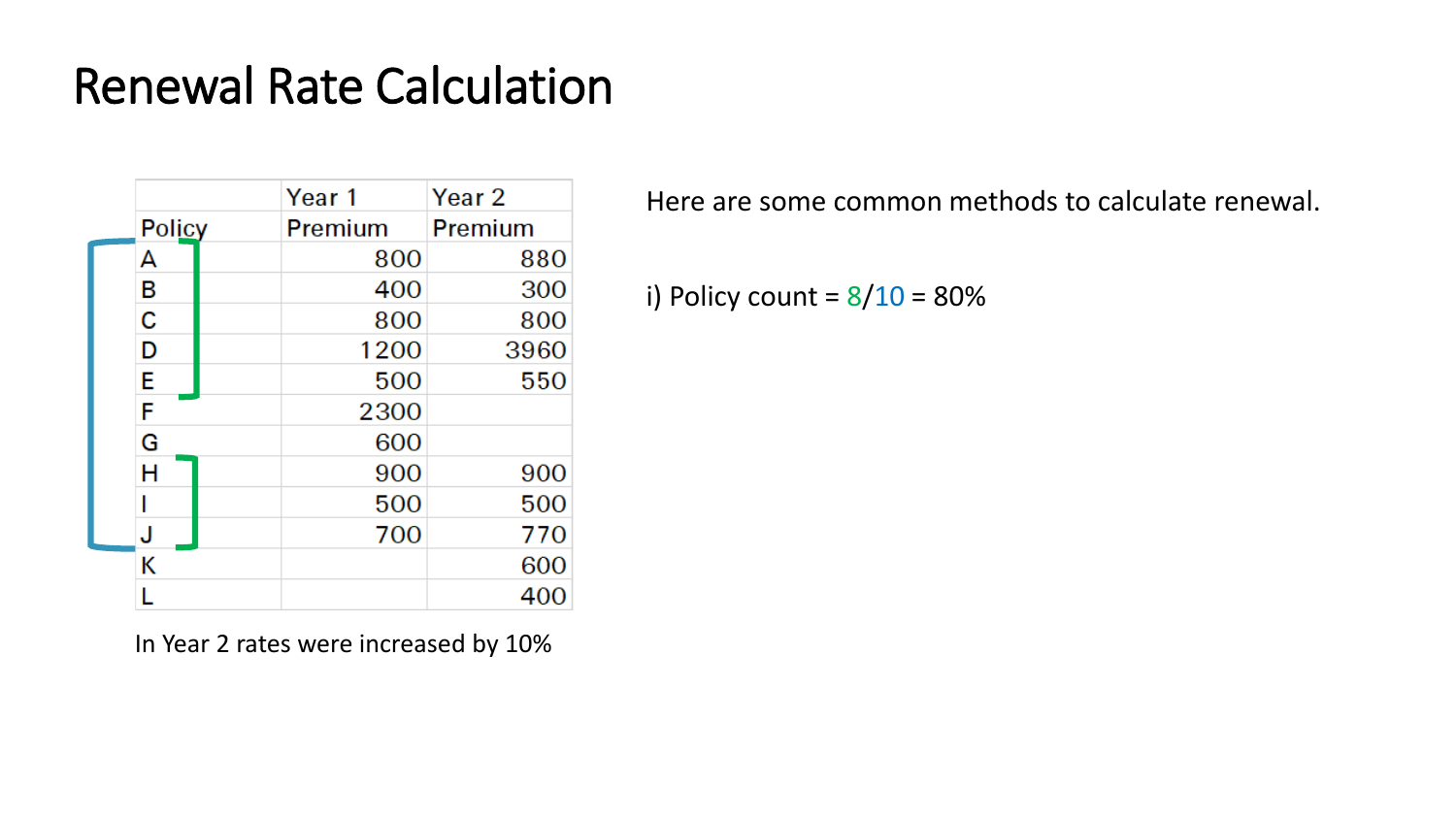|               | Year 1 |         | Year <sub>2</sub> |  |
|---------------|--------|---------|-------------------|--|
| <b>Policy</b> |        | Premium | Premium           |  |
| A             |        | 800     | 880               |  |
| В             |        | 400     | 300               |  |
| C             |        | 800     | 800               |  |
| D             |        | 1200    | 3960              |  |
| E             |        | 500     | 550               |  |
| F             |        | 2300    |                   |  |
| G             |        | 600     |                   |  |
| н             |        | 900     | 900               |  |
|               |        | 500     | 500               |  |
| J             |        | 700     | 770               |  |
| Κ             |        |         | 600               |  |
|               |        |         | 400               |  |

Here are some common methods to calculate renewal.

i) Policy count =  $8/10 = 80\%$ 

ii) Renewed premium  $(t=2)/$ starting premium  $(t=1)$  = 8660/8700 = 99.5%

In Year 2 rates were increased by 10%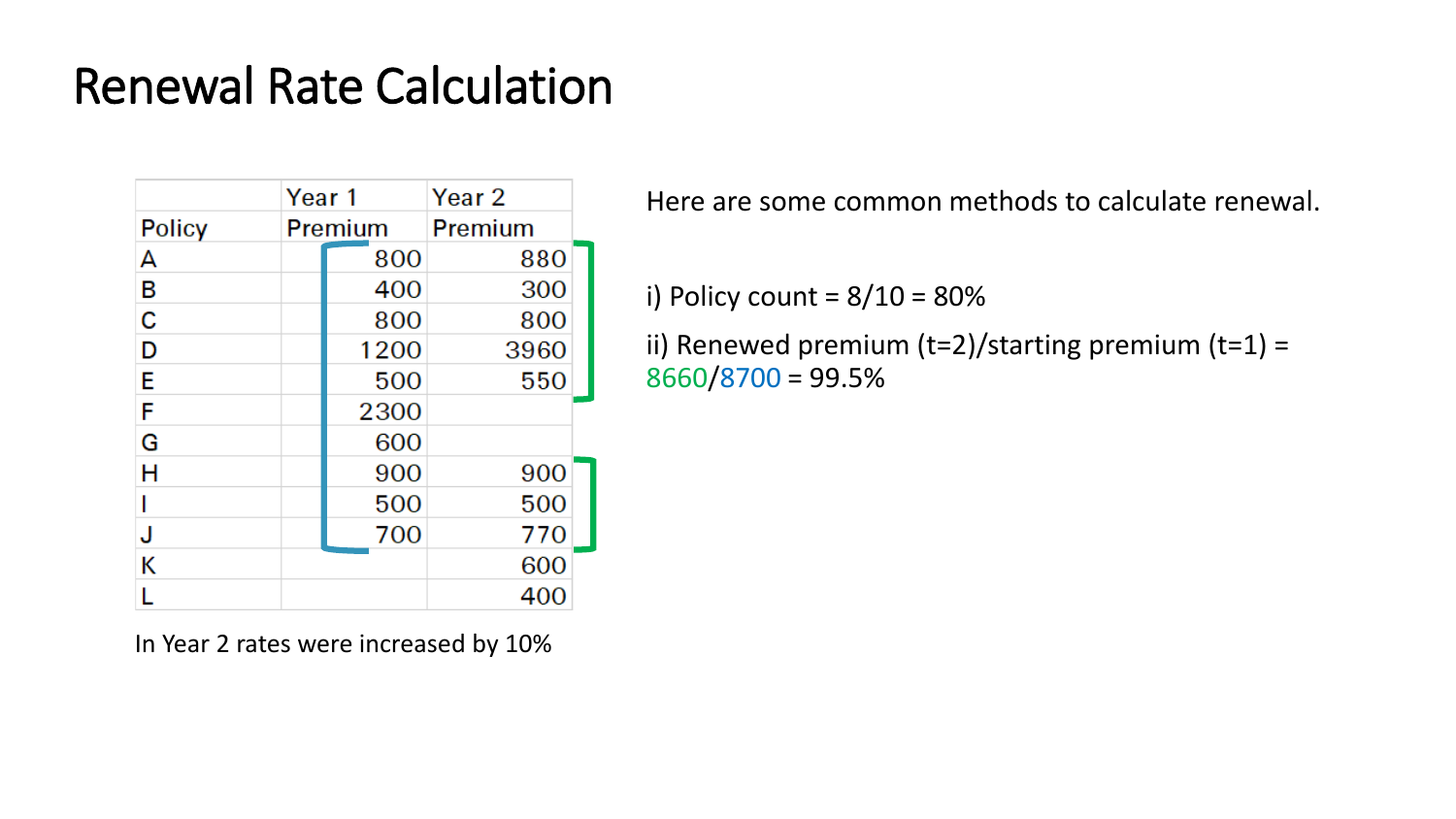|               | Year 1 |         | Year <sub>2</sub> |
|---------------|--------|---------|-------------------|
| <b>Policy</b> |        | Premium | Premium           |
| А             |        | 800     | 880               |
| В             |        | 400     | 300               |
| C             |        | 800     | 800               |
| D             |        | 1200    | 3960              |
| E             |        | 500     | 550               |
| F             |        | 2300    |                   |
| G             |        | 600     |                   |
| Н             |        | 900     | 900               |
|               |        | 500     | 500               |
| J             |        | 700     | 770               |
| Κ             |        |         | 600               |
|               |        |         | 400               |

In Year 2 rates were increased by 10%

Here are some common methods to calculate renewal.

i) Policy count =  $8/10 = 80\%$ 

ii) Renewed premium  $(t=2)/$ starting premium  $(t=1)$  = 8660/8700 = 99.5%

iii) Renewed premium  $(t=1)/$ starting premium  $(t=1)$  = 5800/8700 = 67%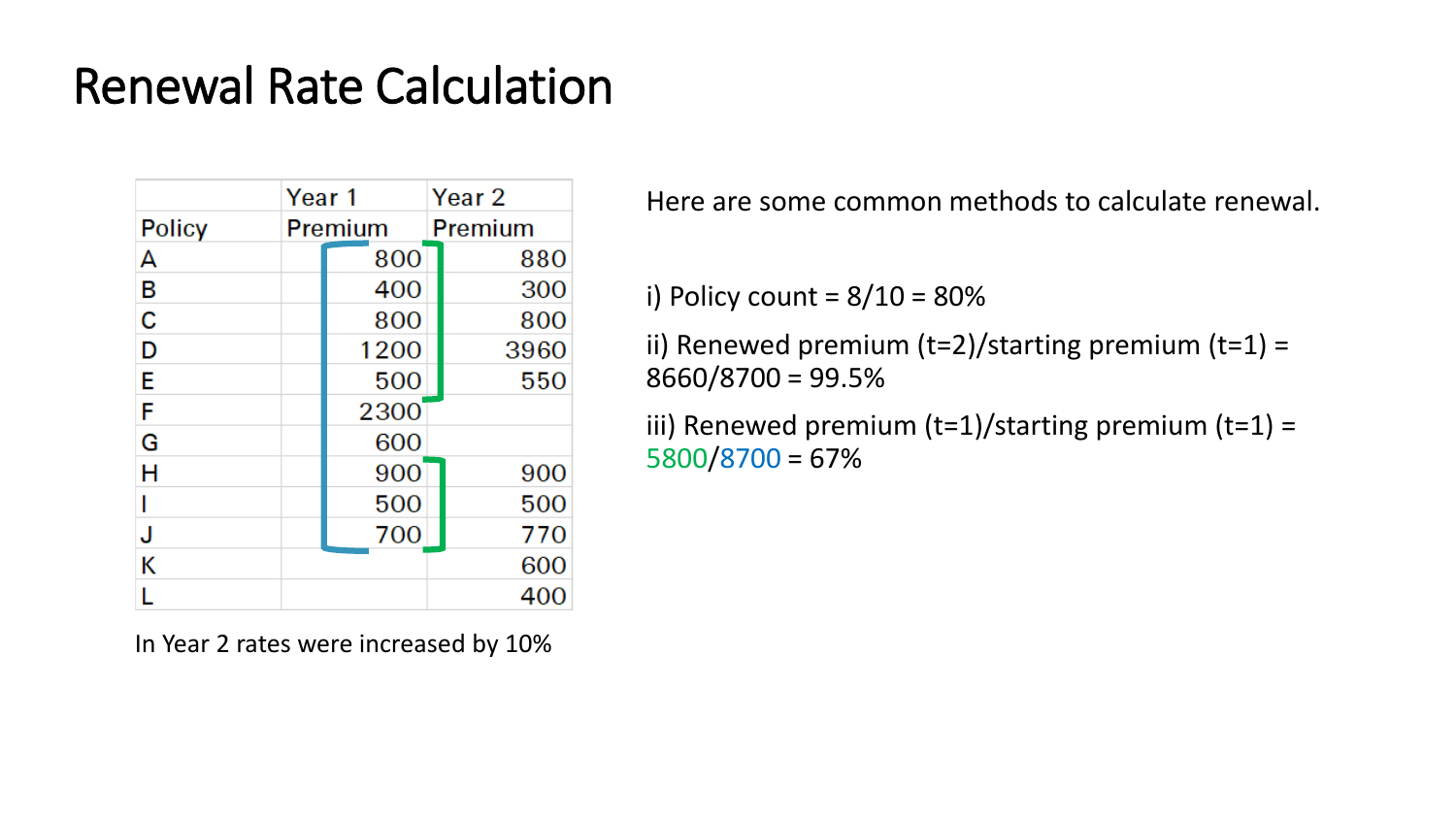|               | Year 1  | Year 2  |
|---------------|---------|---------|
| <b>Policy</b> | Premium | Premium |
| А             | 800     | 880     |
| в             | 400     | 300     |
| C             | 800     | 800     |
| D             | 1200    | 3960    |
| E             | 500     | 550     |
| F             | 2300    |         |
| G             | 600     |         |
| Н             | 900     | 900     |
|               | 500     | 500     |
| J             | 700     | 770     |
| Κ             |         | 600     |
|               |         | 400     |

In Year 2 rates were increased by 10%

Here are some common methods to calculate renewal.

i) Policy count =  $8/10 = 80\%$ 

ii) Renewed premium  $(t=2)/$ starting premium  $(t=1)$  =  $8660/8700 = 99.5\%$ 

iii) Renewed premium  $(t=1)/$ starting premium  $(t=1)$  = 5800/8700 = 67%

iv) Option (ii) but remove rate movements =  $99\%/1.1 = 90\%$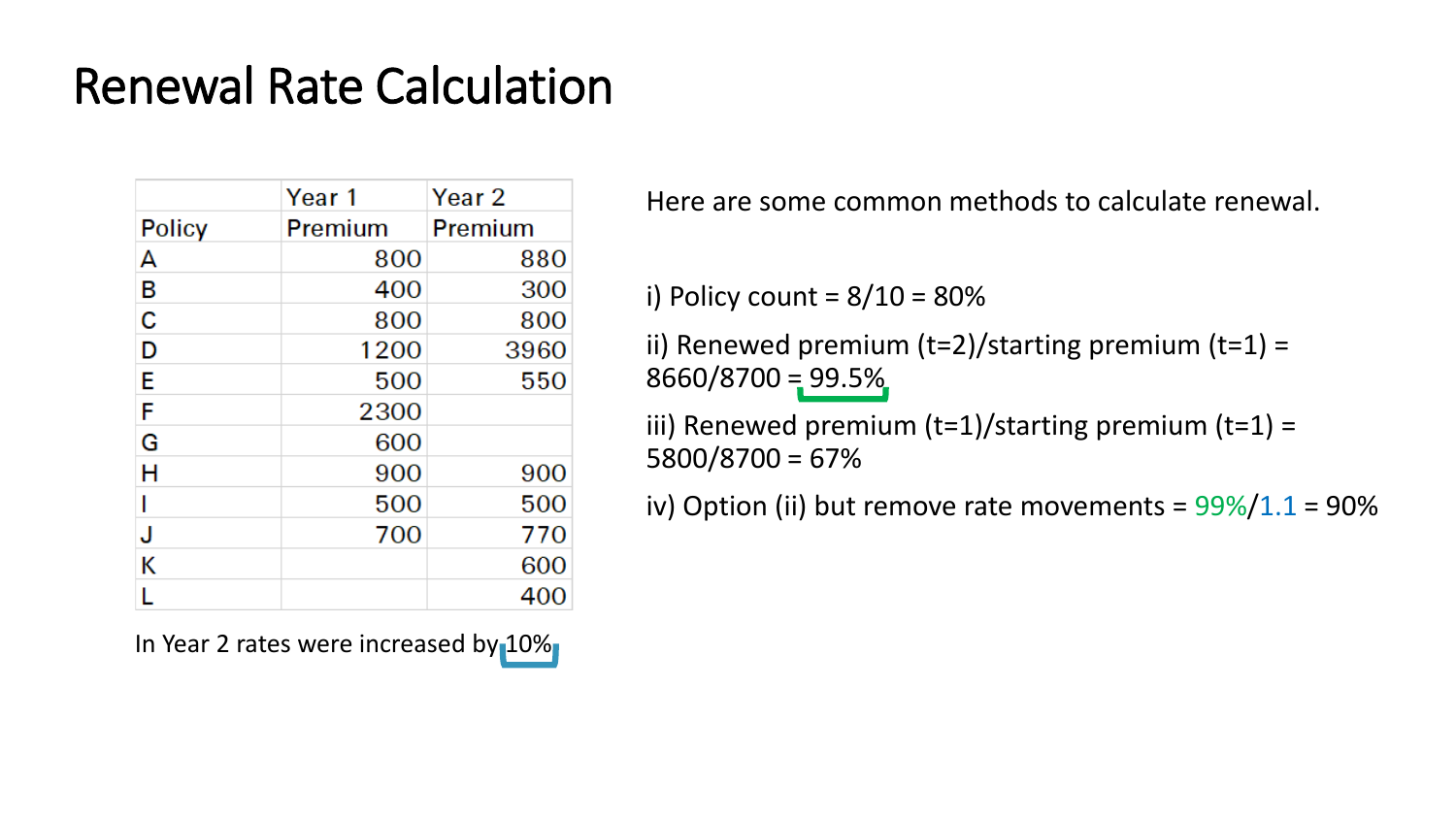Policy B is being paid in instalments. You don't have the full renewal!

 $8660/3700 = 99.5%$ 

 $J000/2$ .

Policy D was renewed as a 3 year contract. We should get credit for that!

|               | Year 1  | Year <sub>2</sub> |  |
|---------------|---------|-------------------|--|
| <b>Policy</b> | Premium | Premium           |  |
| А             | 800     | 880               |  |
| B             | 400     | 300               |  |
| C             | 800     | 800               |  |
| D             | 1200    | 3960              |  |
| E             | 500     | 550               |  |
| F             | 2300    |                   |  |
| G             | 600     |                   |  |
| Н             | 900     | 900               |  |
|               | 500     | 500               |  |
| J             | 700     | 770               |  |
| Κ             |         | 600               |  |
|               |         | 400               |  |

In Year 2 rates were increased by 10%

d are some common dethods to calculate renewal. i) Policy count =  $8/10 = 80\%$ ii) Renewed premium (t=2)/starting premium  $tr=11$  = Policy F was intentionally not renewed. It should not count!

> Policy G is part of a package deal written out of another office. We have no control over it so don't include it!

Policy K was a renewal of a 2 year contract written in Year 0. It should be included!

We managed to achieve these renewals despite pushing through a 10% rate increase. Factor that in!

iii) Renewed premium  $(t=1)/$ starti

iv) Option (ii) but remove rate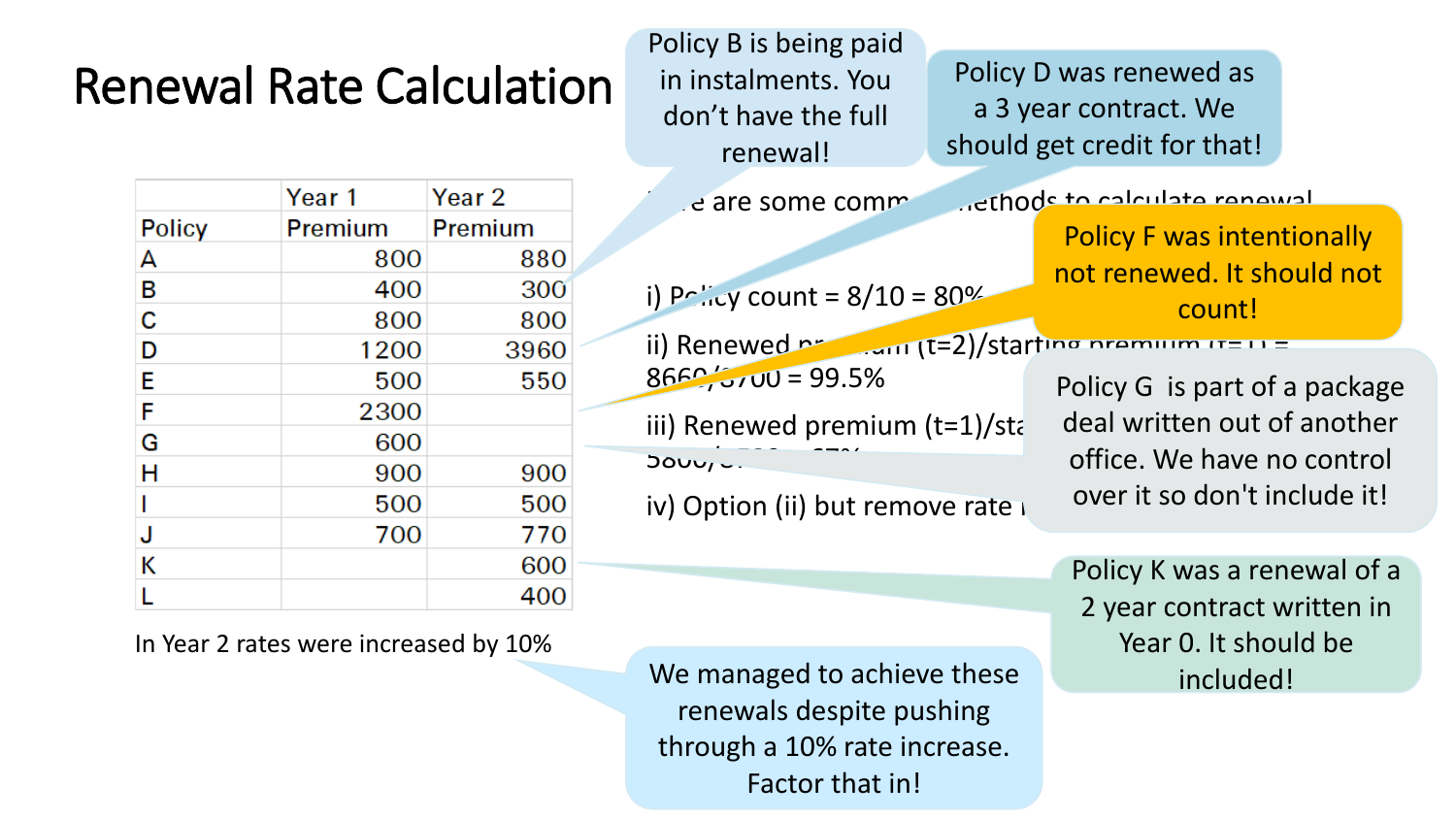## Different Sources

Some common sources of data

#### Finance Landscape

Based on financial period view, can include budgeted numbers or forecasts. Items are aggregated and extra items introduced that are not policy specific e.g. expense, IBNR, capital costs



#### Policy Administration System

Focuses on actual written business and reported claims and exposure contains standard policy metrics e.g. premium and costs. Non standard conditions may be entered in a free form text field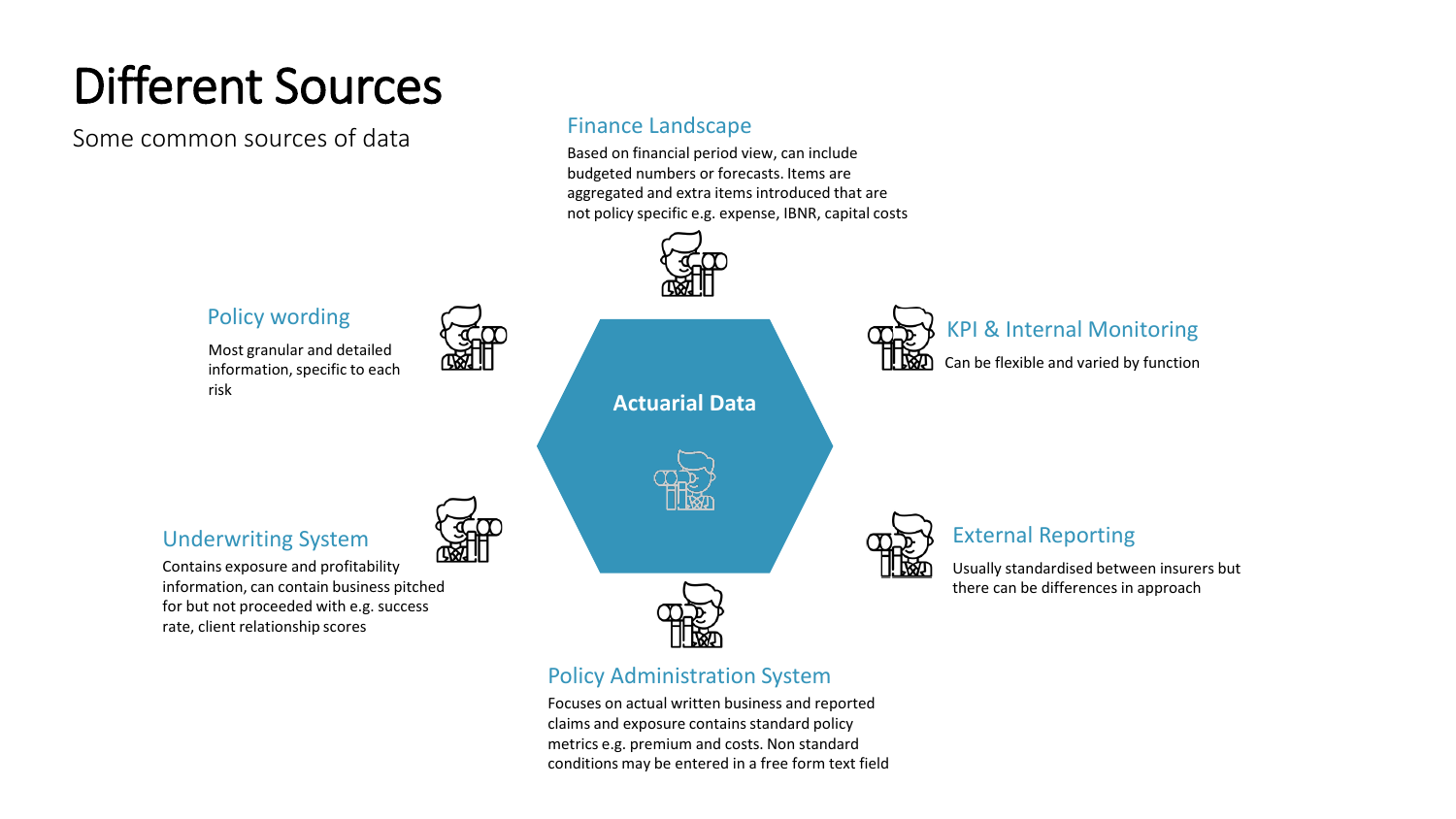## Legislative comparison

Labuan FSA

#### $10.0$ Data and Information Used by the Appointed Actuary

- 10.1 The Principal Officer (PO) of a Labuan insurer is responsible to ensure that the insurer's database is properly maintained so that the data on business in force provided to the Appointed Actuary is accurate and complete.  $\top$
- 10.2 The Appointed Actuary shall be given unrestricted access to the database and the management shall furnish immediately, upon request, such data and explanation as the Appointed Actuary may require when conducting the valuation of liabilities of the general insurance business. The data shall include the insurance fund's experience and/or industry data where the Labuan insurer's own data is insufficient for the Appointed Actuary to make reasonable estimates. The PO shall also provide qualitative information on operational issues and other processes that are relevant to the Appointed Actuary in conducting the valuation of liabilities for the general insurance business.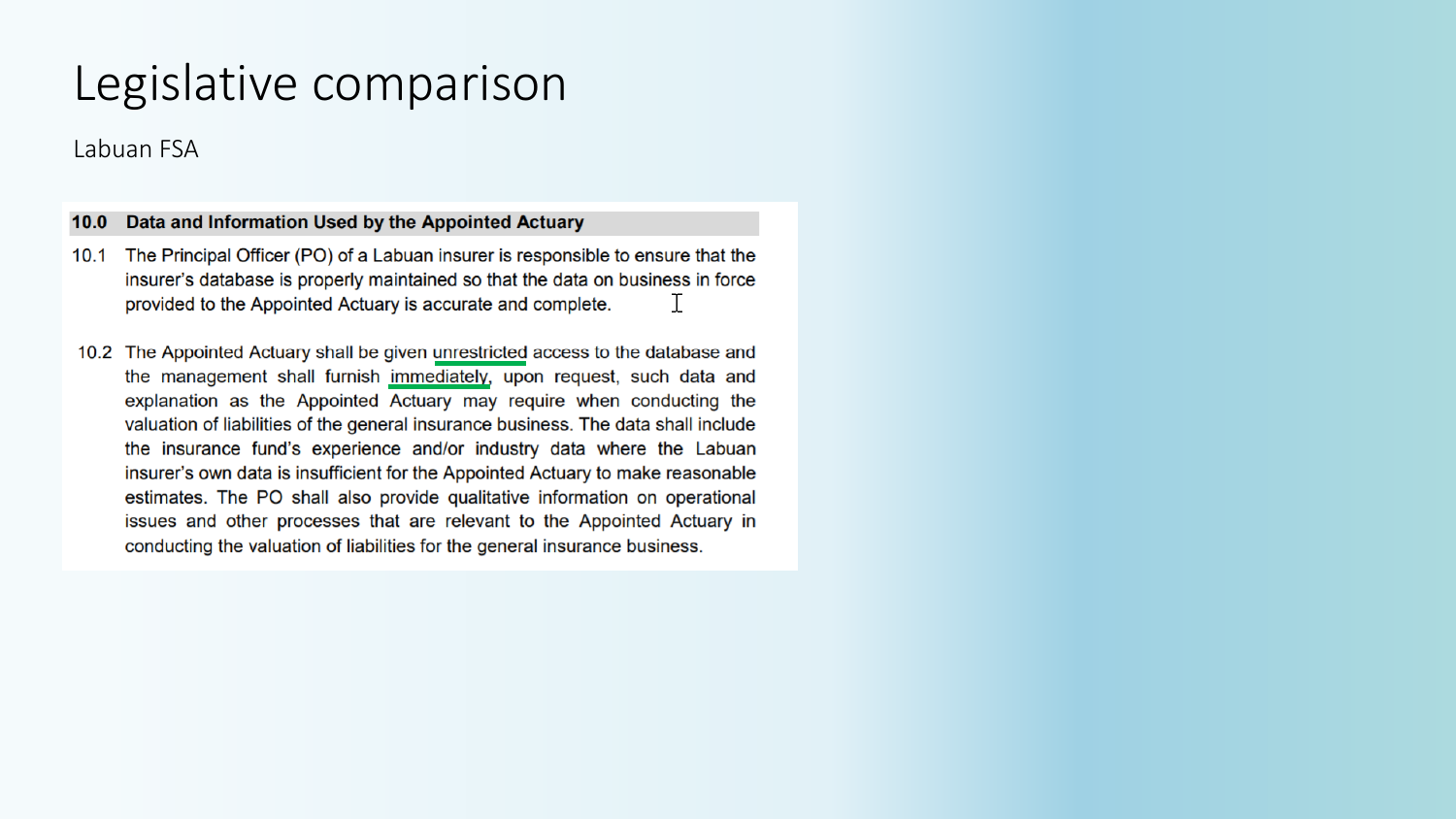## Different Sources

Some common sources of data

#### Finance Landscape

Based on financial period view, can include budgeted numbers or forecasts. Items are aggregated and extra items introduced that are not policy specific e.g. expense, IBNR, capital costs



#### Policy Administration System

Focuses on actual written business and reported claims and exposure contains standard policy metrics e.g. premium and costs. Non standard conditions may be entered in a free form text field

The truth depends on where you are standing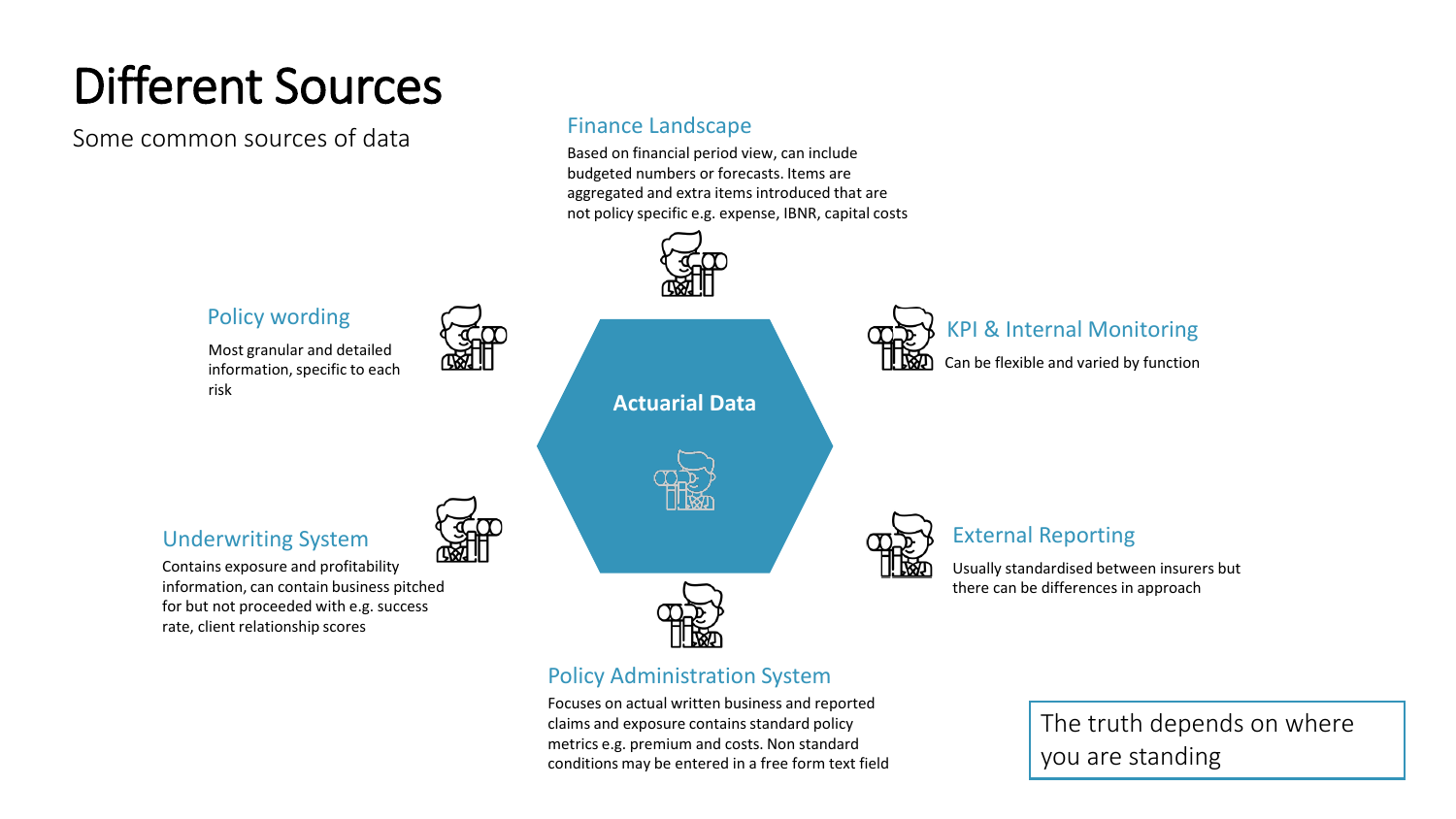## What do you think?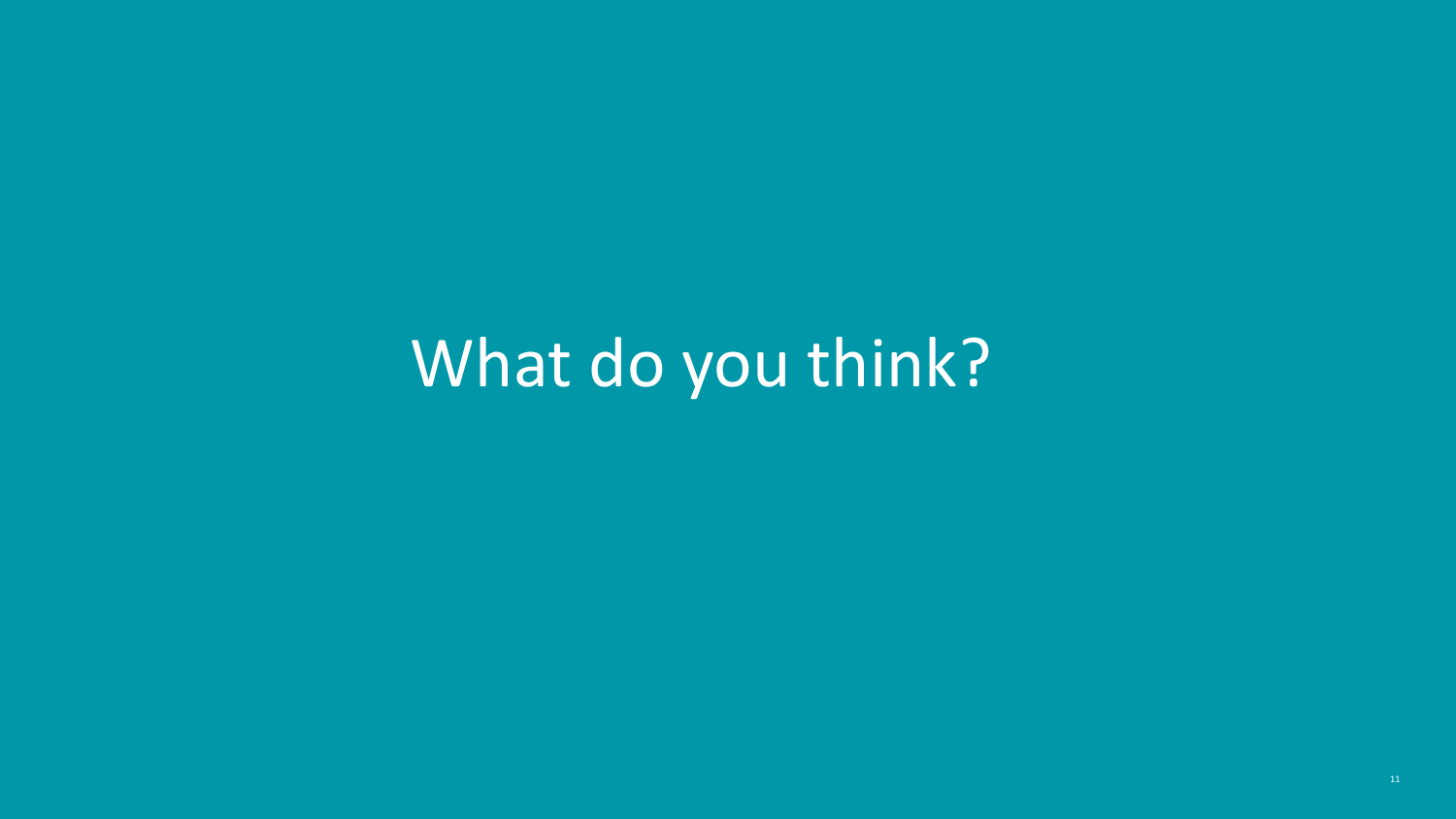### Results from an EMEA survey few years back …



**Source**: Deloitte EMEA Insurance data analytics study 2017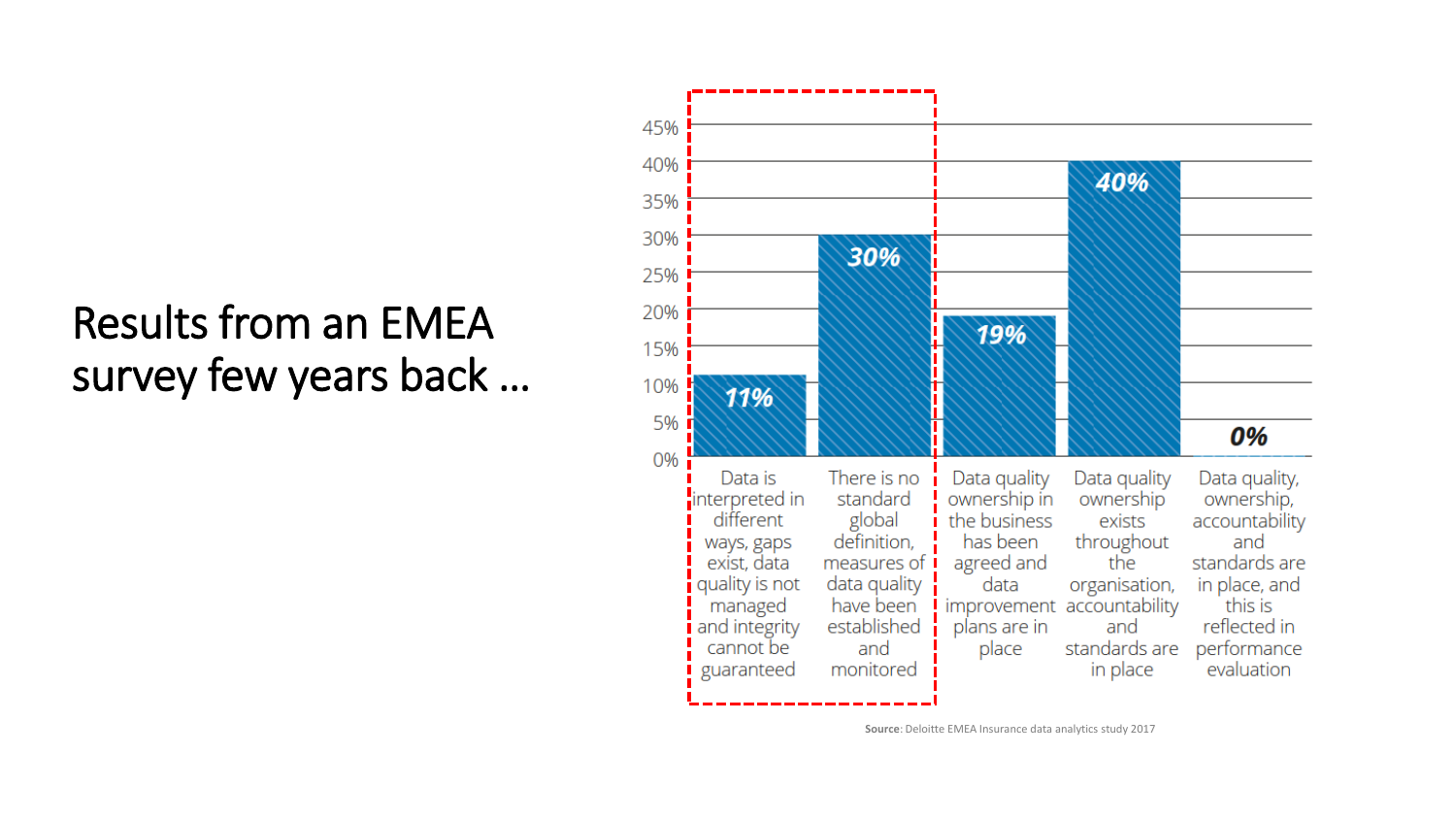## What's your involvement in data?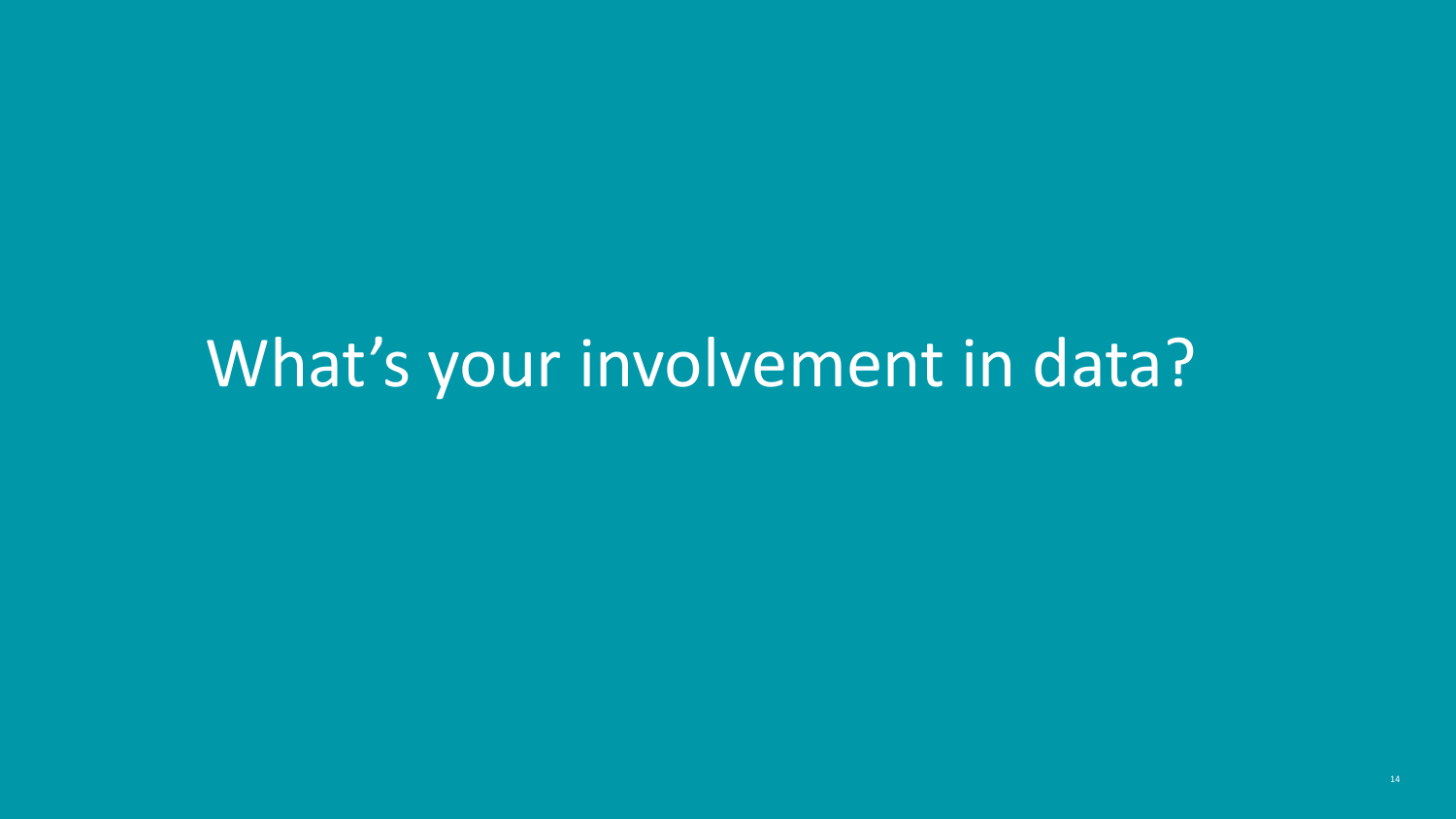# Does this surprise anyone?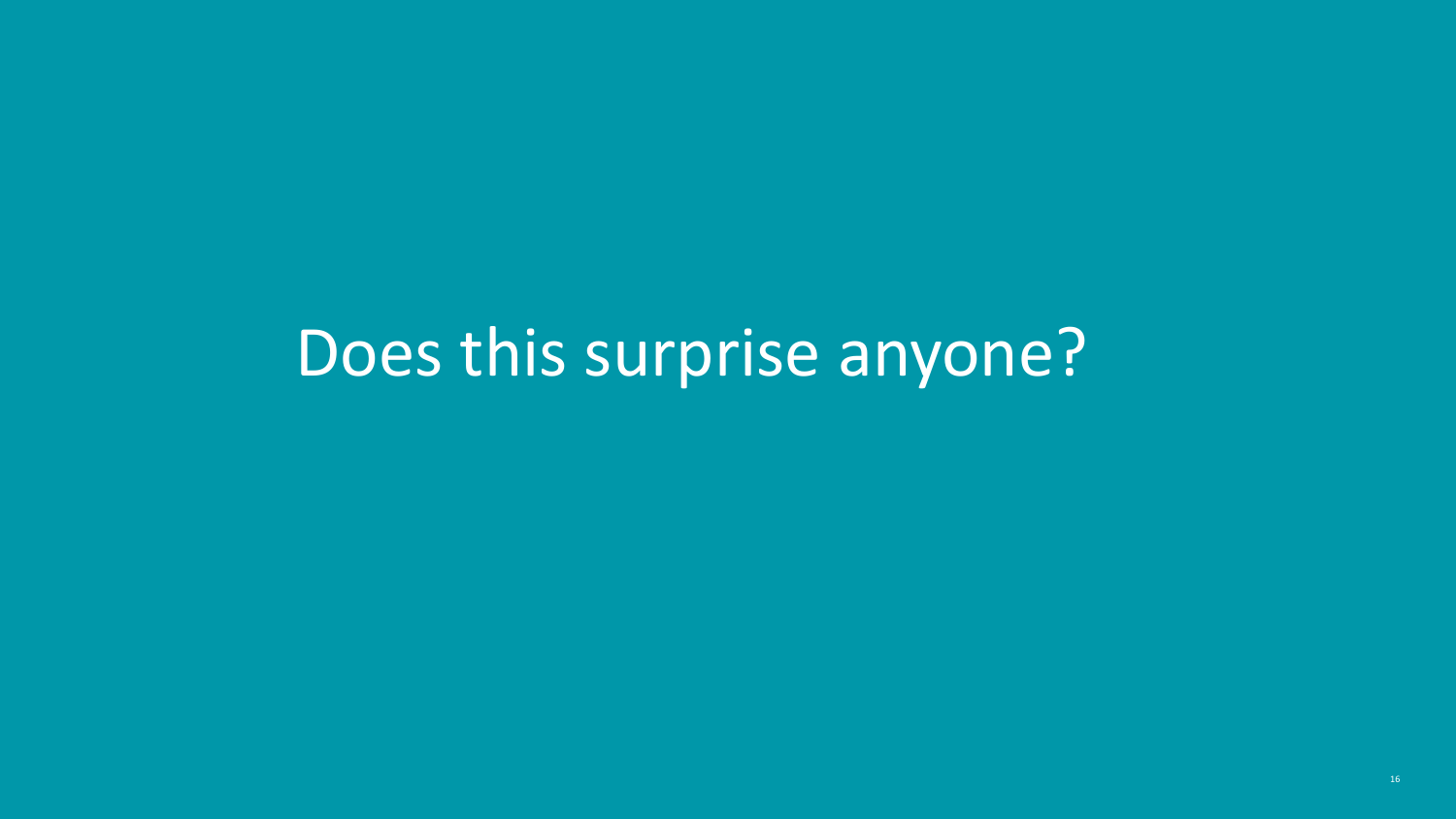

# Solutions?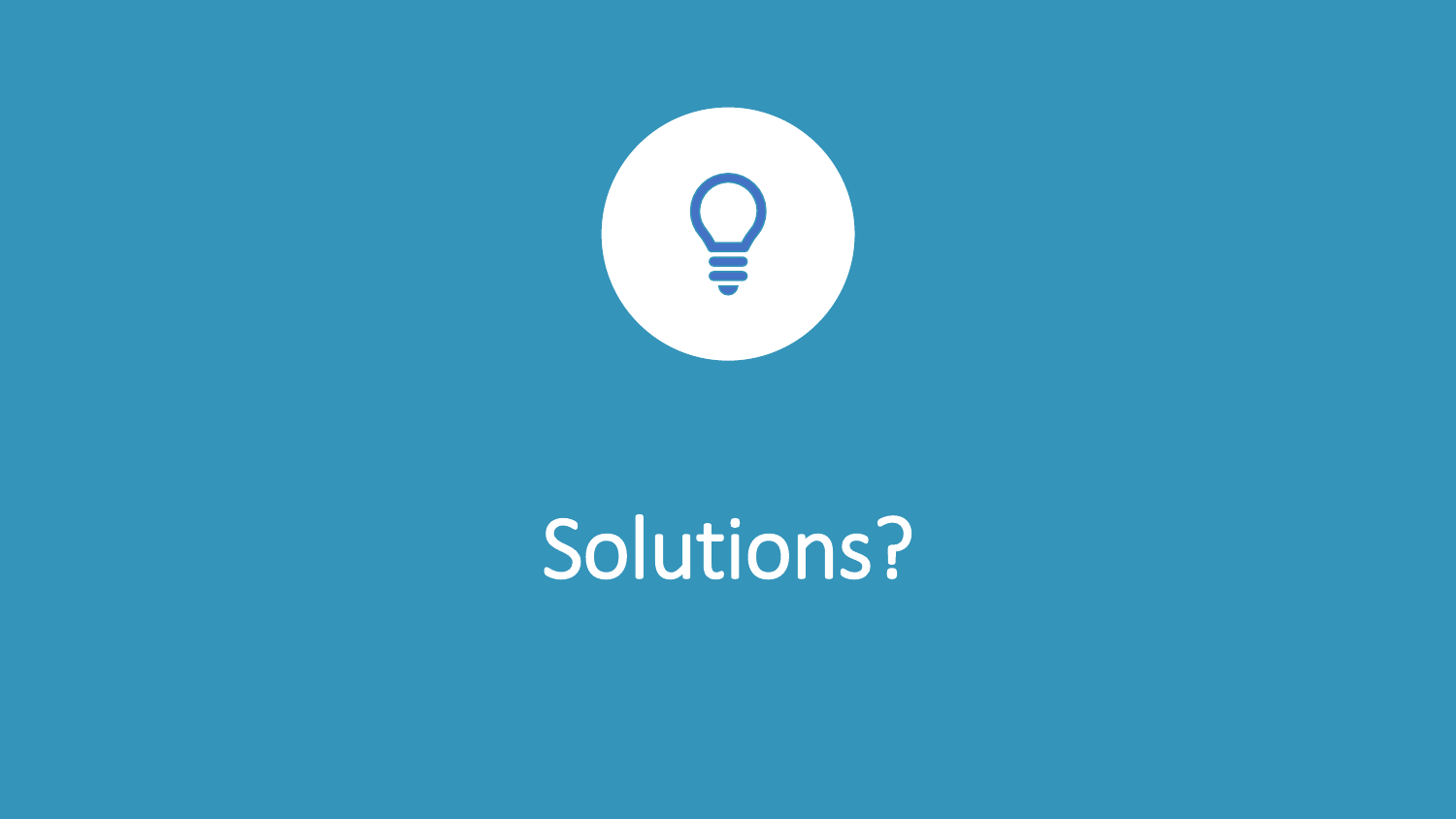## No one size fits all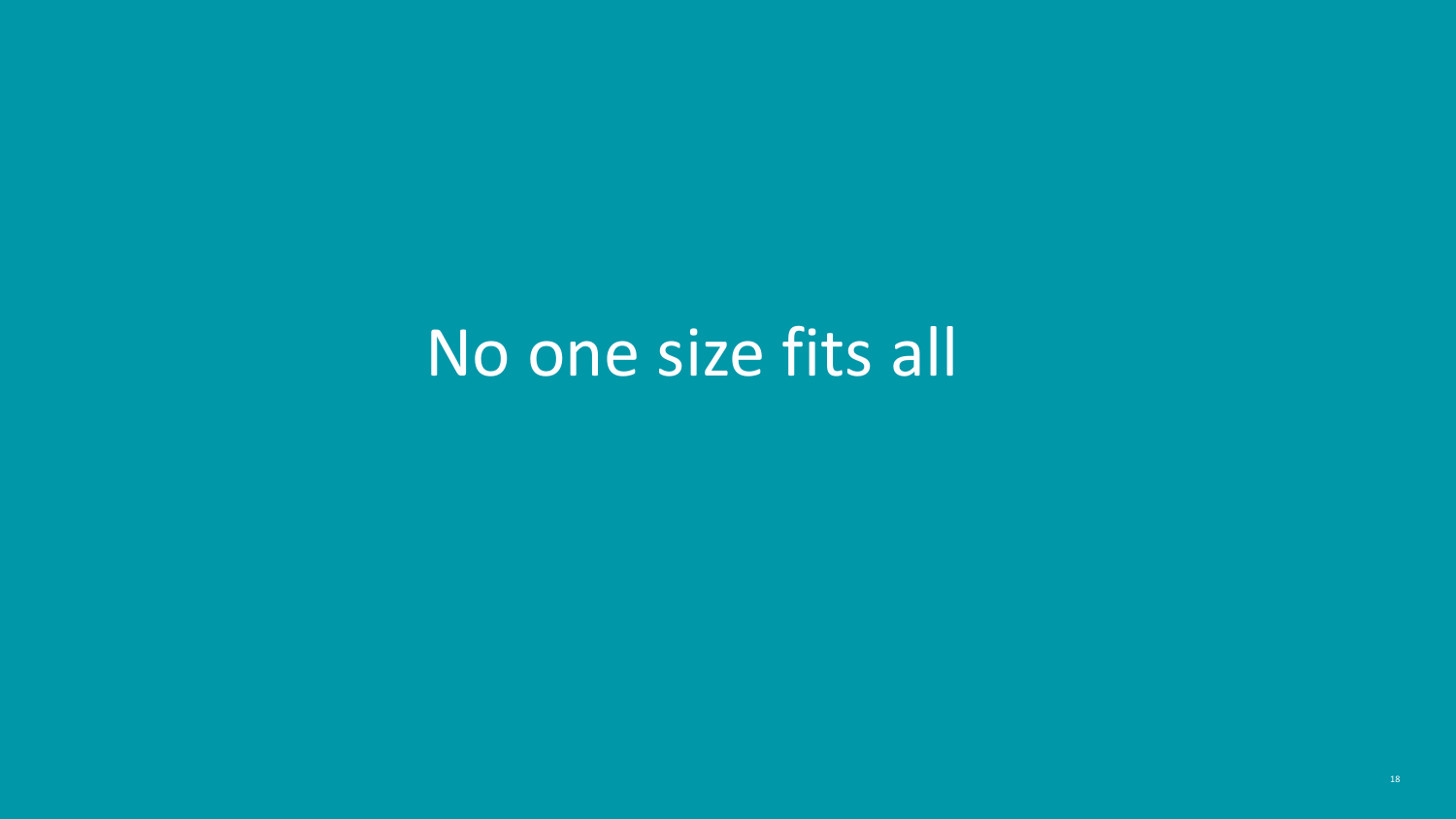## Company-level actions requiring leadership support

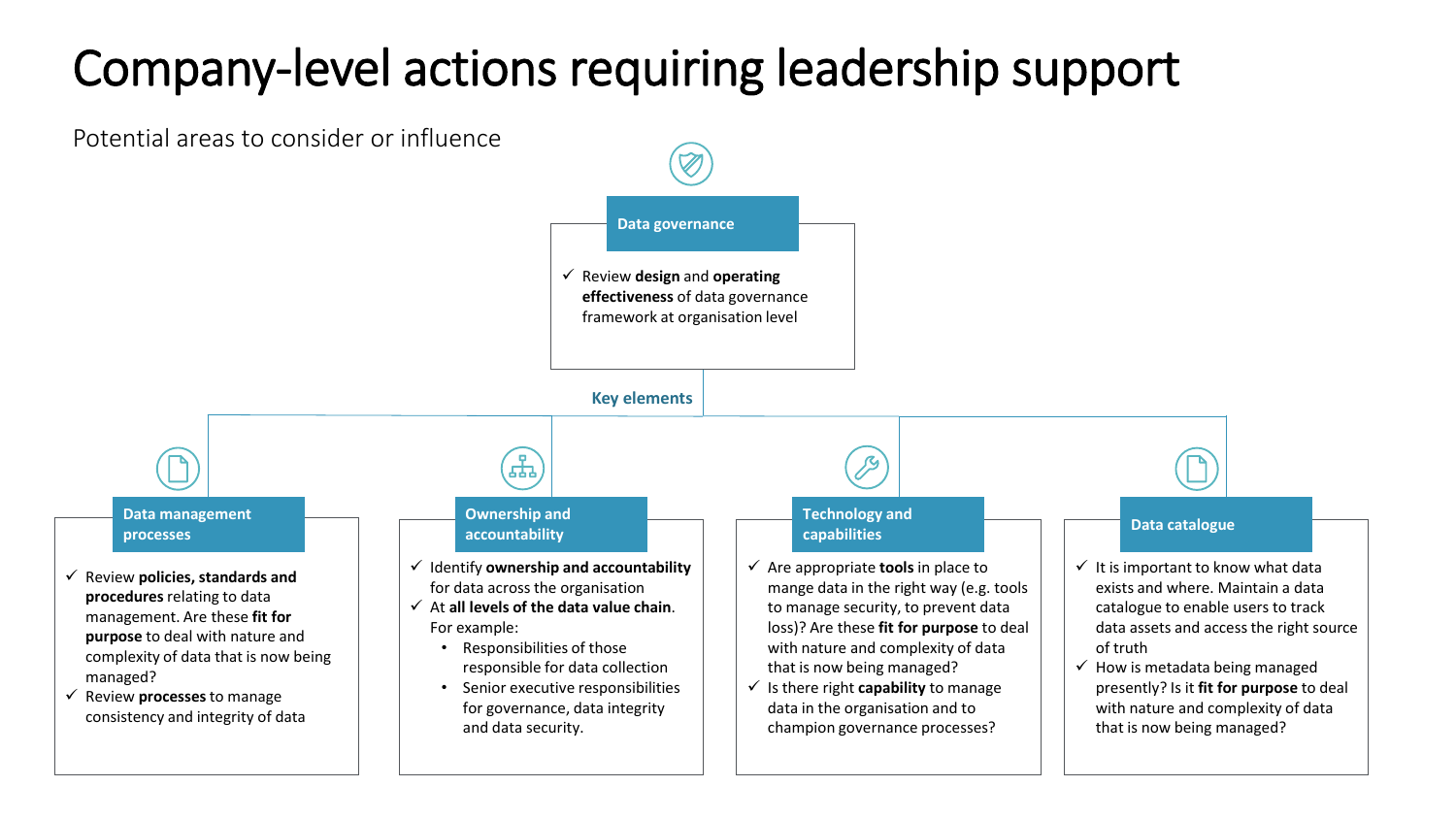### Actuaries are part of the solution

Immediate actions that GI actuaries may find useful

Develop reconciliation/walks for explaining differences between two sources



#### **Illustrative reconciliation based on earlier example**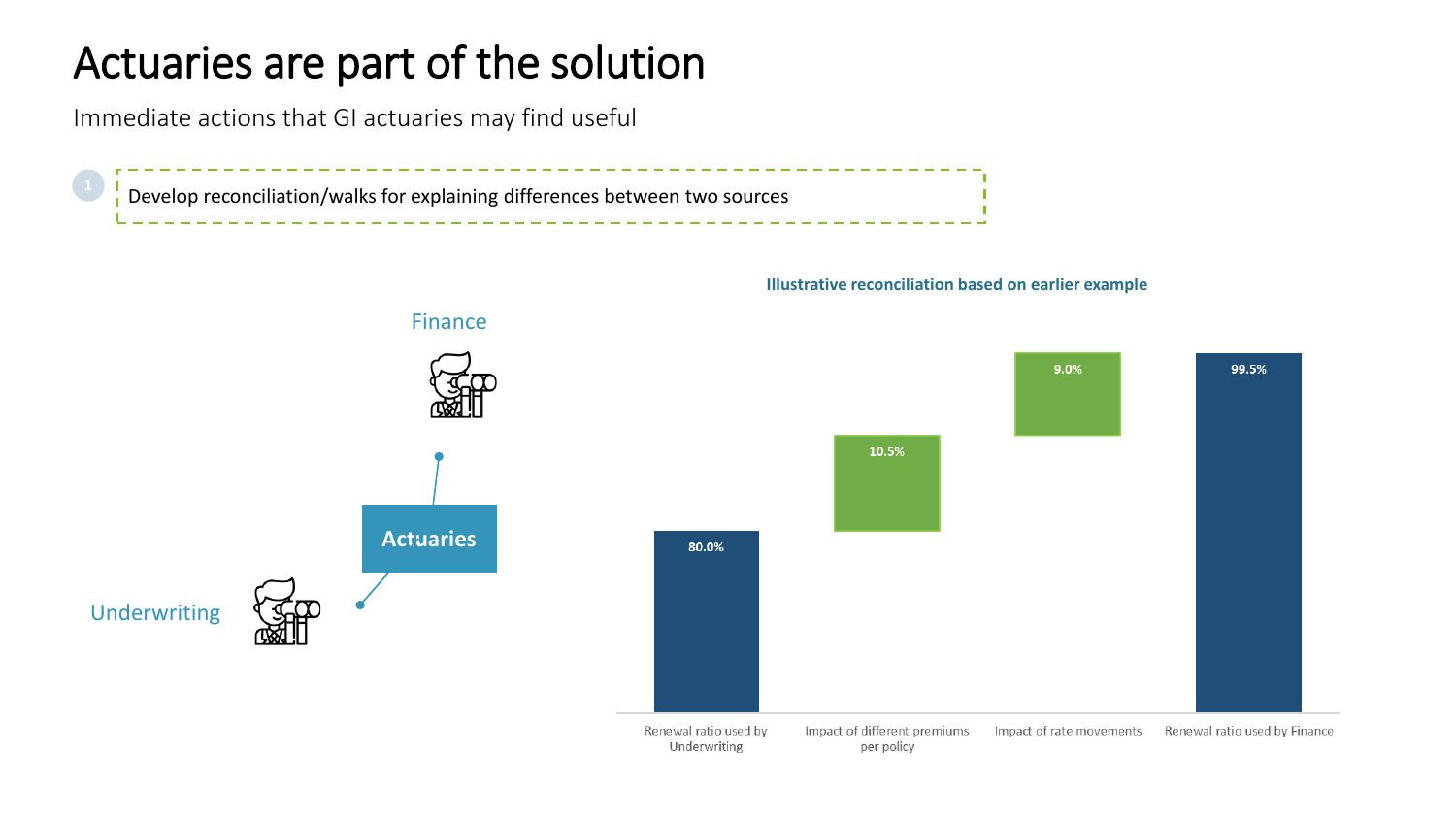### Actuaries are part of the solution

Immediate actions that GI actuaries may find useful

How strong is the collaboration between technical staff and business data users? Actuaries are well placed to bridge the gap in an insurance company and should have **influence and oversight during development of key data assets.**

**Get involved** – actuaries have deep knowledge and understanding of an insurers' operations and its data. Enable analytics projects to use the most relevant information and remain cutting-edge.

**Pitfall:** If you claim your data is the source of truth you may become responsible for producing metrics for other teams!

It is important for an organisation to get to know what data is available to them and how to gain access to it. Two practical recommendations to do this are:

- **create a data catalogue**
- **identify data scouts**